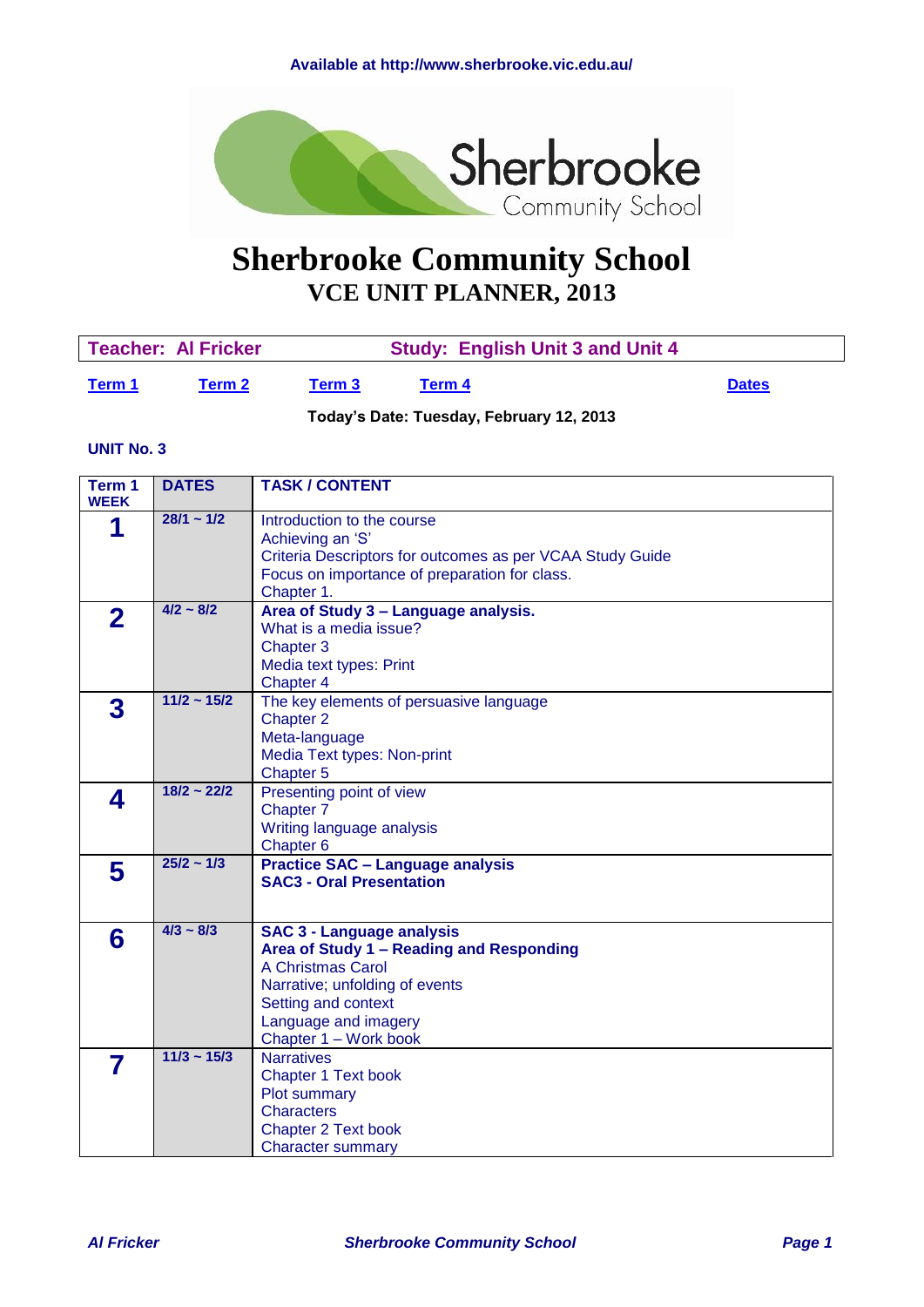| $18/3 - 22/3$    | Themes                           |
|------------------|----------------------------------|
|                  | <b>Chapter 3 Text book</b>       |
|                  | Analysing themes and values      |
|                  | Analysis and interpretation      |
|                  | <b>Chapter 5 Text book</b>       |
|                  | Meta-language for analysis       |
| $25/3 \sim 28/3$ | <b>Muppets Christmas Carol</b>   |
|                  | <b>Different interpretations</b> |
|                  | Writing the SAC                  |
|                  | Chapter <sub>6</sub>             |

#### **END OF TERM 1**

| Term <sub>2</sub><br><b>WEEK</b> | <b>DATES</b>          | <b>TASK / CONTENT</b>                                                                                                                                          |
|----------------------------------|-----------------------|----------------------------------------------------------------------------------------------------------------------------------------------------------------|
| 1                                | $15/4 \sim 19/4$      | <b>Practice SAC</b><br>SAC 1 - Essay 1000-1500 words                                                                                                           |
| $\mathbf{2}$                     | $22/4 - 26/4$         | Area of Study 2 - Context Who's reality?<br><b>Introduction to Context</b><br><b>Building Word bank</b><br>What is reality?<br>5 Schools of thought on reality |
| 3                                | $29/4 - 3/5$          | <b>Spies</b><br>Analyse plot<br><b>Characters</b><br>Link to context<br><b>Chapter 7 Workbook</b>                                                              |
| 4                                | $6/5 \sim 10/5$       | Who's reality<br>Characterization<br><b>Setting</b><br><b>Themes</b><br>Study guide questions                                                                  |
| 5                                | $13/5 \sim 17/5$      | Planning and writing a context prompt<br>Chapter 8 - Workbook<br>Different styles of writing - Choose a style and write a piece to that style.                 |
| 6                                | $20/5 - 24/5$         | <b>Revision</b><br><b>Practice SAC - Context</b>                                                                                                               |
| 7                                | $27/5 \sim 31/5$      | <b>SAC 2 Context - 900-1200 words</b>                                                                                                                          |
| 8                                | $3/6 \sim 7/6$        | Area of Study 1 - Cosi<br>Read though play in Class<br>Special features of plays text book p 20 -21                                                            |
|                                  | Begin next Unit No. 4 |                                                                                                                                                                |
| Λ                                | $10/6 \sim 15/6$      | <b>GAT</b>                                                                                                                                                     |

| - Pogini noxt Unit noi + |                  |                                                                                                                                          |  |
|--------------------------|------------------|------------------------------------------------------------------------------------------------------------------------------------------|--|
|                          | $10/6 \sim 15/6$ | <b>GAT</b>                                                                                                                               |  |
| 10                       | $25/6 \sim 29/6$ | Narrative; unfolding of events<br>Setting and context<br>Language and imagery<br>Characters and understanding them<br>Chapter 3 Workbook |  |

**END OF TERM 2 Unit No. (continues)**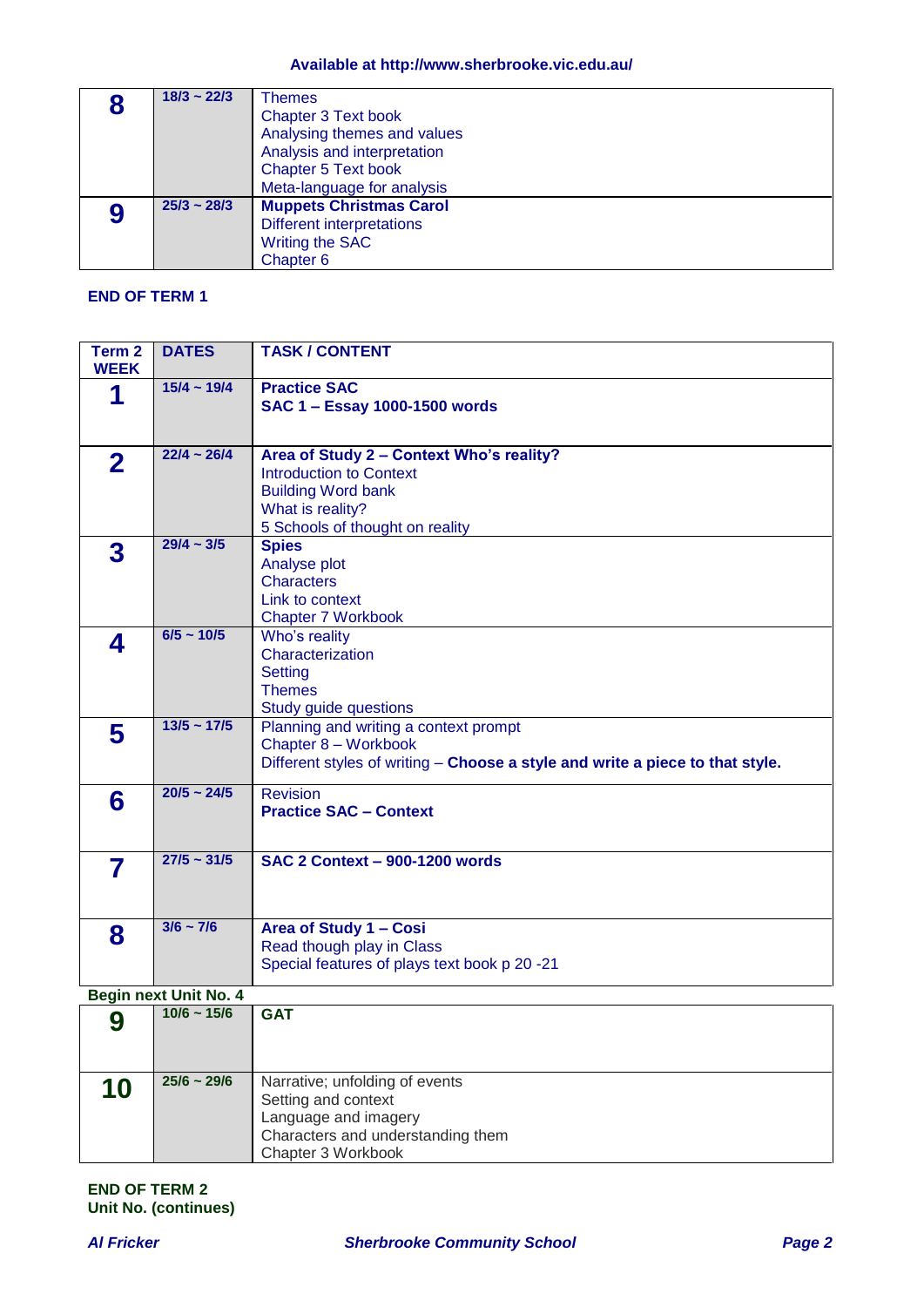## **Available at http://www.sherbrooke.vic.edu.au/**

| Term <sub>3</sub><br><b>WEEK</b> | <b>DATES</b>     | <b>TASK / CONTENT</b>                                                                                                                                                                     |
|----------------------------------|------------------|-------------------------------------------------------------------------------------------------------------------------------------------------------------------------------------------|
| 1                                | $15/7 - 19/7$    | Analysis and interpretation of Characters<br>Correct vocabulary and meta-language<br>Writing about characters<br>Identifying and analyzing themes and values                              |
| $\mathbf{2}$                     | $22/7 - 26/7$    | Watch 'Cosi'<br>Revision<br>Developing text responses                                                                                                                                     |
| 3                                | $29/7 - 2/8$     | <b>Practice SAC - Cosi</b>                                                                                                                                                                |
| 4                                | $5/8 \sim 9/8$   | SAC - Cosi 1000-1500 words                                                                                                                                                                |
| 5                                | $12/8 \sim 16/8$ | Area of Study 2 - Who's Reality?<br>Watch the movie the Player<br>Revisit word bank<br>Revisit 'What is reality?'<br>How to study a film text<br>Chapter 2 workbook<br>Text book p. 22-26 |
| 6                                | $29/8 \sim 23/8$ | Discussion between context and film<br>What was the best part of the movie? Why?<br>Practice writing in chosen format                                                                     |
| 7                                | $26/8 \sim 30/8$ | Complete study guide questions                                                                                                                                                            |
| 8                                | $2/9 - 6/9$      | <b>Practice SAC</b>                                                                                                                                                                       |
| 9                                | $9/9 - 13/9$     | <b>SAC Preparation</b>                                                                                                                                                                    |
| 10                               | $16/9 - 20/9$    | SAC 2 - Choose between three prompts for one essay<br>Or<br>Write three smaller pieces on the three prompts (900 - 1200 words)                                                            |

### **END OF TERM 3**

<span id="page-2-0"></span>

| Term 4<br><b>WEEK</b> | <b>DATES</b>      | <b>TASK / CONTENT</b>             |
|-----------------------|-------------------|-----------------------------------|
|                       | $7/10 \sim 11/10$ | Revision - Language analysis      |
| 2                     | 14/10~18/10       | Revision - Cosi/Christmas Carol   |
| 3                     | 21/10~25/10       | Revision - Context Who's reality? |